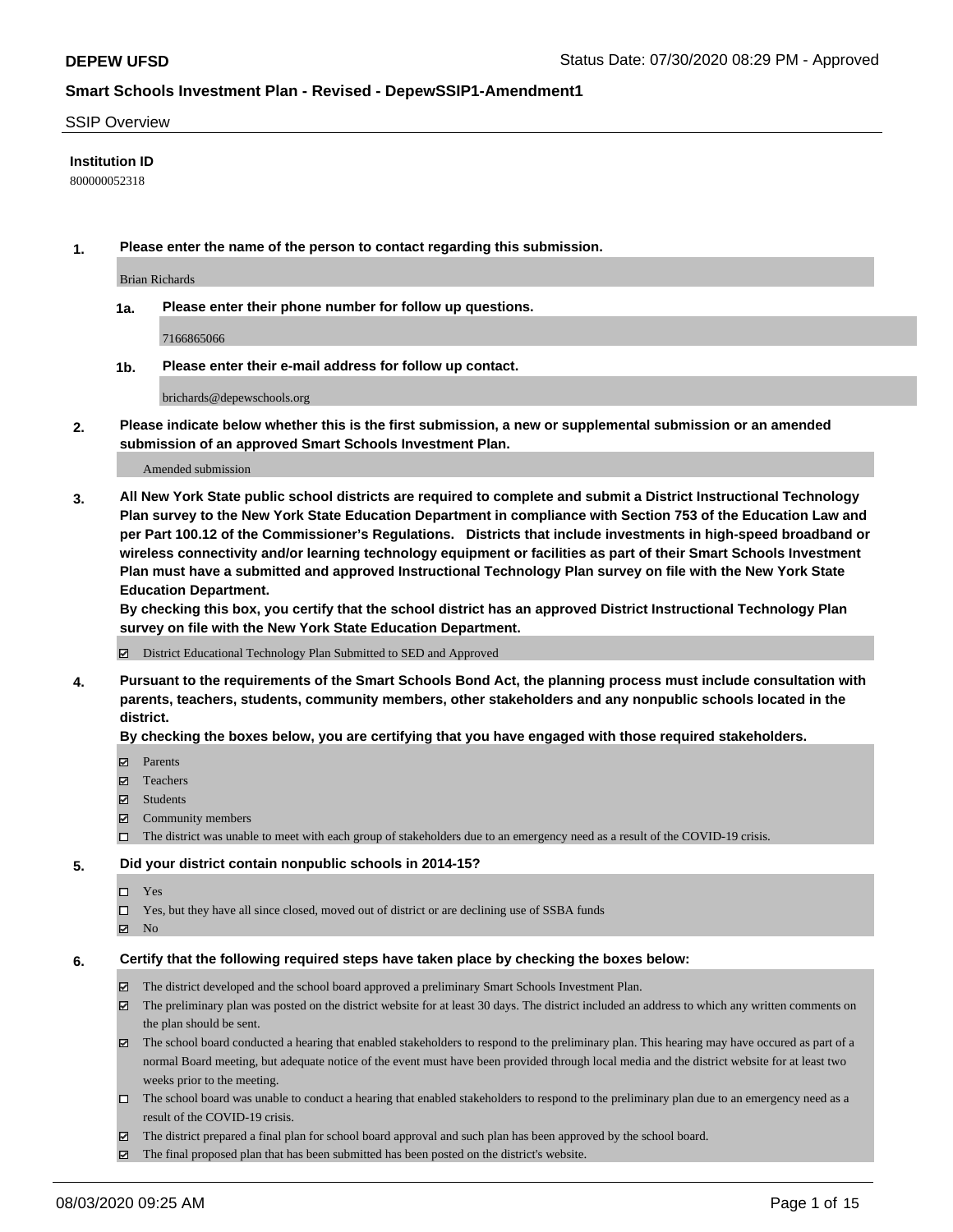SSIP Overview

**6a. Please upload the proposed Smart Schools Investment Plan (SSIP) that was posted on the district's website, along with any supporting materials. Note that this should be different than your recently submitted Educational Technology Survey. The Final SSIP, as approved by the School Board, should also be posted on the website and remain there during the course of the projects contained therein.**

smart schools investment plan boe 1-19-16-1.ppsx ssip depew 15-16 final.pdf

**6b. Enter the webpage address where the final Smart Schools Investment Plan is posted. The Plan should remain posted for the life of the included projects.**

http://www.depewschools.org/smart-schools-investment-plan--2

**7. Please enter an estimate of the total number of students and staff that will benefit from this Smart Schools Investment Plan based on the cumulative projects submitted to date.**

2,007

**8. An LEA/School District may partner with one or more other LEA/School Districts to form a consortium to pool Smart Schools Bond Act funds for a project that meets all other Smart School Bond Act requirements. Each school district participating in the consortium will need to file an approved Smart Schools Investment Plan for the project and submit a signed Memorandum of Understanding that sets forth the details of the consortium including the roles of each respective district.**

 $\Box$  The district plans to participate in a consortium to partner with other school district(s) to implement a Smart Schools project.

**9. Please enter the name and 6-digit SED Code for each LEA/School District participating in the Consortium.**

| <b>Partner LEA/District</b> | <b>ISED BEDS Code</b> |
|-----------------------------|-----------------------|
| (No Response)               | (No Response)         |

**10. Please upload a signed Memorandum of Understanding with all of the participating Consortium partners.**

(No Response)

**11. Your district's Smart Schools Bond Act Allocation is:**

\$1,622,349

**12. Final 2014-15 BEDS Enrollment to calculate Nonpublic Sharing Requirement**

|            | <b>Public Enrollment</b> | l Nonpublic Enrollment | <b>Total Enrollment</b> | l Nonpublic Percentage |
|------------|--------------------------|------------------------|-------------------------|------------------------|
| Enrollment | ,789                     |                        | .789.00                 | 0.00                   |

**13. This table compares each category budget total, as entered in that category's page, to the total expenditures listed in the category's expenditure table. Any discrepancies between the two must be resolved before submission.**

|                                            | <b>Sub-Allocations</b> | <b>Expenditure Totals</b> | <b>Difference</b> |
|--------------------------------------------|------------------------|---------------------------|-------------------|
| School Connectivity                        | $-191,891.00$          | $-191,891.00$             | 0.00              |
| Connectivity Projects for<br>l Communities | $\overline{0.00}$      | 0.00                      | 0.00              |
| Classroom Technology                       | 192,736.00             | 192,736.00                | 0.00              |
| Pre-Kindergarten Classrooms                | 0.00                   | 0.00                      | 0.00              |
| Replace Transportable<br>Classrooms        | $\overline{0.00}$      | 0.00                      | 0.00              |
| High-Tech Security Features                | 0.00                   | 0.00                      | 0.00              |
| Nonpublic Loan                             | 0.00                   | 0.00                      | 0.00              |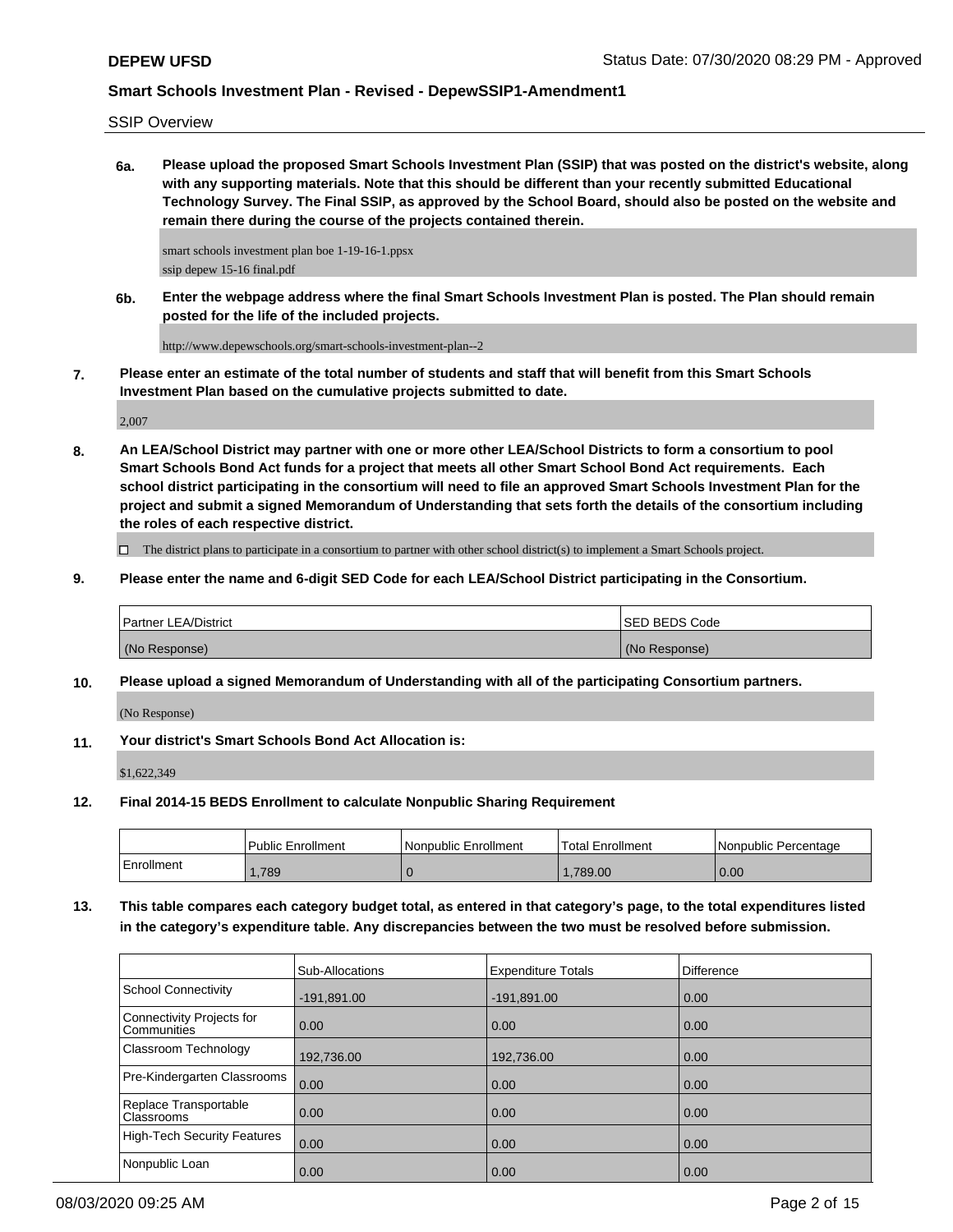SSIP Overview

|         | Sub-<br>-Allocations | Totals<br>Expenditure | <b>Difference</b> |
|---------|----------------------|-----------------------|-------------------|
| Totals: | 845                  | 845                   | O                 |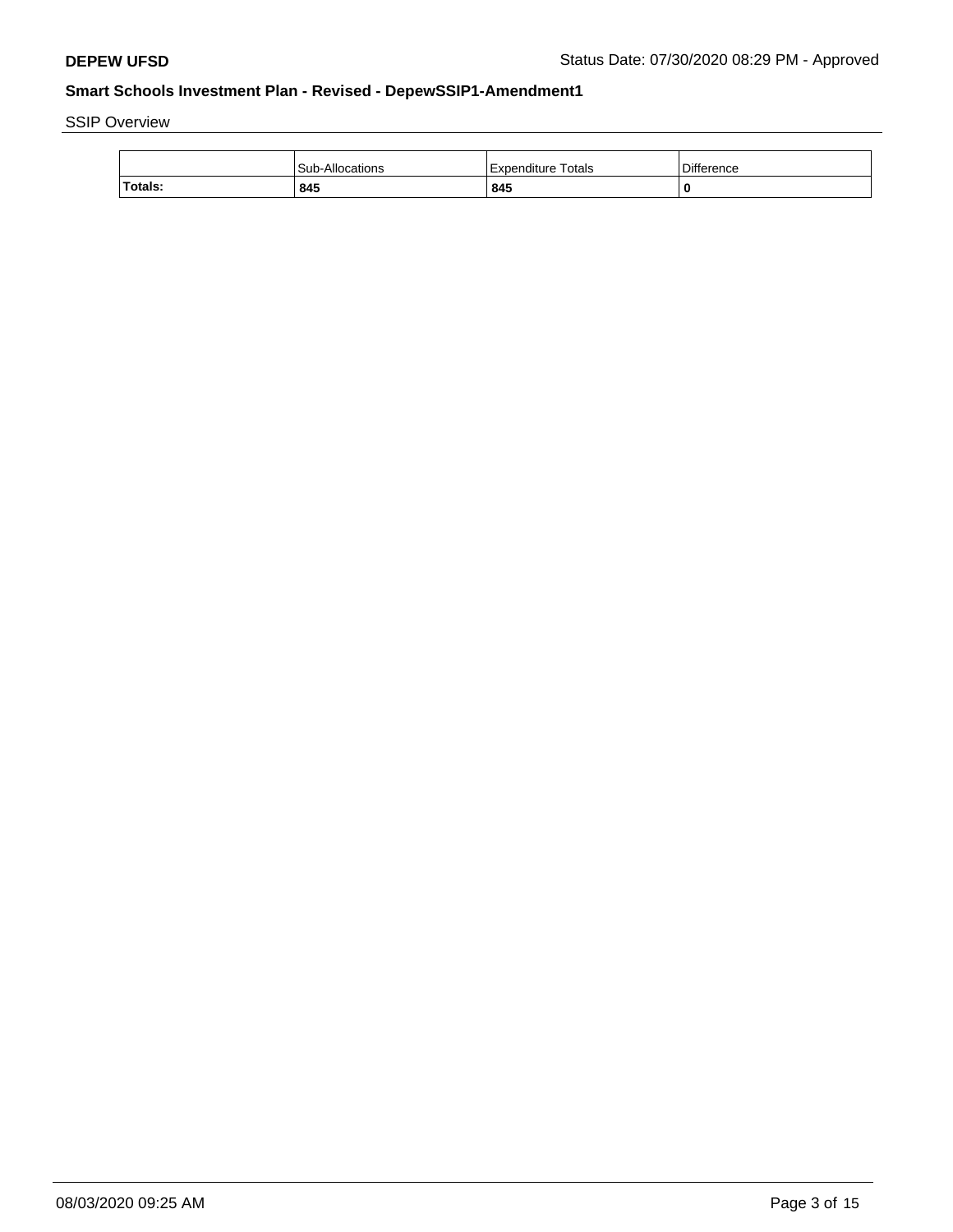School Connectivity

- **1. In order for students and faculty to receive the maximum benefit from the technology made available under the Smart Schools Bond Act, their school buildings must possess sufficient connectivity infrastructure to ensure that devices can be used during the school day. Smart Schools Investment Plans must demonstrate that:**
	- **• sufficient infrastructure that meets the Federal Communications Commission's 100 Mbps per 1,000 students standard currently exists in the buildings where new devices will be deployed, or**
	- **• is a planned use of a portion of Smart Schools Bond Act funds, or**
	- **• is under development through another funding source.**

**Smart Schools Bond Act funds used for technology infrastructure or classroom technology investments must increase the number of school buildings that meet or exceed the minimum speed standard of 100 Mbps per 1,000 students and staff within 12 months. This standard may be met on either a contracted 24/7 firm service or a "burstable" capability. If the standard is met under the burstable criteria, it must be:**

**1. Specifically codified in a service contract with a provider, and**

**2. Guaranteed to be available to all students and devices as needed, particularly during periods of high demand, such as computer-based testing (CBT) periods.**

**Please describe how your district already meets or is planning to meet this standard within 12 months of plan submission.**

(No Response)

**1a. If a district believes that it will be impossible to meet this standard within 12 months, it may apply for a waiver of this requirement, as described on the Smart Schools website. The waiver must be filed and approved by SED prior to submitting this survey.**

 $\Box$  By checking this box, you are certifying that the school district has an approved waiver of this requirement on file with the New York State Education Department.

**2. Connectivity Speed Calculator (Required). If the district currently meets the required speed, enter "Currently Met" in the last box: Expected Date When Required Speed Will be Met.**

|                  | i Number of   | Required Speed | Current Speed in | <b>Expected Speed</b> | <b>Expected Date</b>                 |
|------------------|---------------|----------------|------------------|-----------------------|--------------------------------------|
|                  | Students      | lin Mbps       | <b>Mbps</b>      | Ito be Attained       | When Reauired                        |
|                  |               |                |                  |                       | Within 12 Months   Speed Will be Met |
| Calculated Speed | (No Response) | l 0.00         | (No Response)    | l (No Response)       | (No Response)                        |

## **3. Describe how you intend to use Smart Schools Bond Act funds for high-speed broadband and/or wireless connectivity projects in school buildings.**

Depew UFSD is requesting an amendment to DepewSSIP1 - School Connectivity and DepewSSIP1-Amendment1. The initial plans were submitted with the intention of installing a robust wireless system, including cabling and testing. The wireless system is in place and was purchased mainly from ERATE funding. Our wiring and wireless testing has been completed by internal staff.

Depew UFSD is requesting that any remaining funds in School Connectivity be moved to the Classroom Learning Technology section, to further expand our Chromebook deployment.

**4. Describe the linkage between the district's District Instructional Technology Plan and how the proposed projects will improve teaching and learning. (There should be a link between your response to this question and your responses to Question 1 in Section IV - NYSED Initiatives Alignment: "Explain how the district use of instructional technology will serve as a part of a comprehensive and sustained effort to support rigorous academic standards attainment and performance improvement for students."** 

**Your answer should also align with your answers to the questions in Section II - Strategic Technology Planning and the associated Action Steps in Section III - Action Plan.)**

(No Response)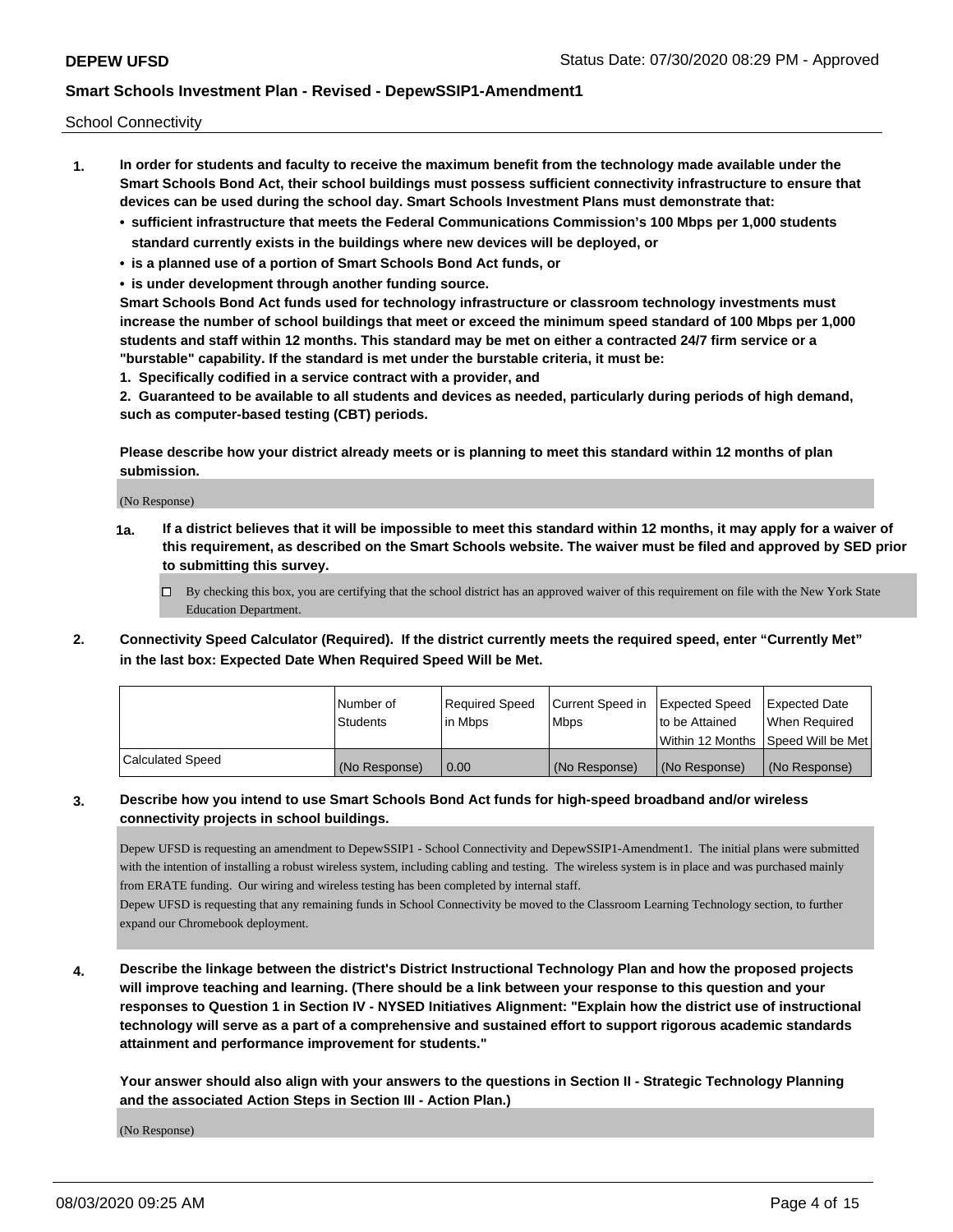School Connectivity

**5. If the district wishes to have students and staff access the Internet from wireless devices within the school building, or in close proximity to it, it must first ensure that it has a robust Wi-Fi network in place that has sufficient bandwidth to meet user demand.**

**Please describe how you have quantified this demand and how you plan to meet this demand.**

(No Response)

**6. Smart Schools plans with any expenditures in the School Connectivity category require a project number from the Office of Facilities Planning. Districts must submit an SSBA LOI and receive project numbers prior to submitting the SSIP. As indicated on the LOI, some projects may be eligible for a streamlined review and will not require a building permit.**

**Please indicate on a separate row each project number given to you by the Office of Facilities Planning.**

| Project Number        |  |
|-----------------------|--|
| 14-07-07-03-7-999-SB1 |  |

**7. Certain high-tech security and connectivity infrastructure projects may be eligible for an expedited review process as determined by the Office of Facilities Planning.**

**Was your project deemed eligible for streamlined review?**

Yes

- **7a. Districts that choose the Streamlined Review Process will be required to certify that they have reviewed all installations with their licensed architect or engineer of record and provide that person's name and license number. The licensed professional must review the products and proposed method of installation prior to implementation and review the work during and after completion in order to affirm that the work was codecompliant, if requested.**
	- I certify that I have reviewed all installations with a licensed architect or engineer of record.
- **8. Include the name and license number of the architect or engineer of record.**

| Name              | License Number |
|-------------------|----------------|
| Shawn Wright, AIA | 29492          |

**9. Public Expenditures – Loanable (Counts toward the nonpublic loan calculation)**

| Select the allowable expenditure type.      | <b>PUBLIC</b> Items to be | Quantity         | Cost Per Item    | <b>Total Cost</b> |
|---------------------------------------------|---------------------------|------------------|------------------|-------------------|
| Repeat to add another item under each type. | Purchased                 |                  |                  |                   |
| (No Response)                               | (No Response)             | (No<br>Response) | (No<br>Response) | 0.00              |
|                                             |                           |                  | 0.00             |                   |

#### **10. Public Expenditures – Non-Loanable (Does not count toward nonpublic loan calculation)**

| Select the allowable expenditure<br>type.<br>Repeat to add another item under<br>each type. | <b>PUBLIC</b> Items to be purchased             | Quantity | Cost per Item | <b>Total Cost</b> |
|---------------------------------------------------------------------------------------------|-------------------------------------------------|----------|---------------|-------------------|
| <b>Connections/Components</b>                                                               | remainder of balance from project<br>completion | $-1$     | 144,983.00    | $-144,983.00$     |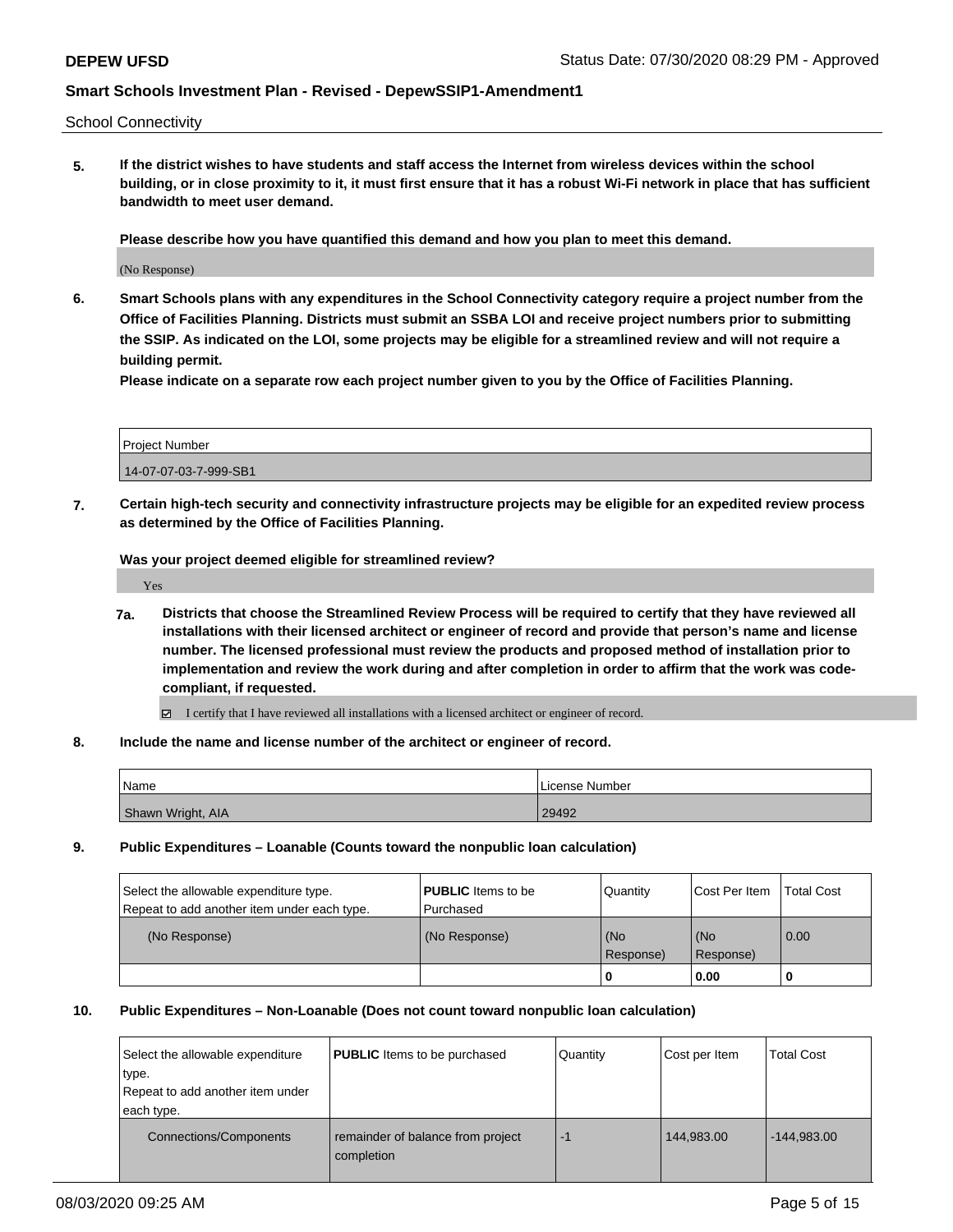School Connectivity

| Select the allowable expenditure<br>type.<br>Repeat to add another item under<br>each type. | <b>PUBLIC</b> Items to be purchased             | Quantity | Cost per Item | <b>Total Cost</b> |
|---------------------------------------------------------------------------------------------|-------------------------------------------------|----------|---------------|-------------------|
| <b>Professional Services</b>                                                                | remainder of balance from project<br>completion | $-1$     | 1,000.00      | $-1,000.00$       |
| <b>Testing</b>                                                                              | remainder of balance from project<br>completion | $-1$     | 12,500.00     | $-12,500.00$      |
| <b>Other Upfront Costs</b>                                                                  | remainder of balance from project<br>completion | $-1$     | 13,408.00     | $-13.408.00$      |
| <b>Other Costs</b>                                                                          | remainder of balance from project<br>completion | $-1$     | 20,000.00     | $-20,000.00$      |
|                                                                                             |                                                 | -5       | 191,891.00    | $-191,891$        |

## **11. Final 2014-15 BEDS Enrollment to calculate Nonpublic Sharing Requirement (no changes allowed.)**

|            | Public Enrollment | Nonpublic Enrollment | Total Enrollment | l Nonpublic Percentage |
|------------|-------------------|----------------------|------------------|------------------------|
| Enrollment | ,789              |                      | .789.00          | 0.00                   |

## **12. Total Public Budget - Loanable (Counts toward the nonpublic loan calculation)**

| Components<br>Other<br>Totals:  | (No Response)      | 0.00                                      | 0.00                                   |
|---------------------------------|--------------------|-------------------------------------------|----------------------------------------|
| School Internal Connections and | (No Response)      | 0.00                                      | 0.00                                   |
| Network/Access Costs            | (No Response)      | 0.00                                      | 0.00                                   |
|                                 | Public Allocations | <b>Estimated Nonpublic Loan</b><br>Amount | <b>Estimated Total Sub-Allocations</b> |

## **13. Total Public Budget – Non-Loanable (Does not count toward the nonpublic loan calculation)**

|                                                   | lSub-<br>Allocation |
|---------------------------------------------------|---------------------|
| Network/Access Costs                              | (No Response)       |
| <b>Outside Plant Costs</b>                        | (No Response)       |
| <b>School Internal Connections and Components</b> | $-144,983.00$       |
| Professional Services                             | $-1,000.00$         |
| Testing                                           | $-12,500.00$        |
| <b>Other Upfront Costs</b>                        | $-13,408.00$        |
| <b>Other Costs</b>                                | $-20,000.00$        |
| <b>Totals:</b>                                    | $-191,891.00$       |

## **14. School Connectivity Totals**

|                      | Total Sub-Allocations |
|----------------------|-----------------------|
| Total Loanable Items | 0.00                  |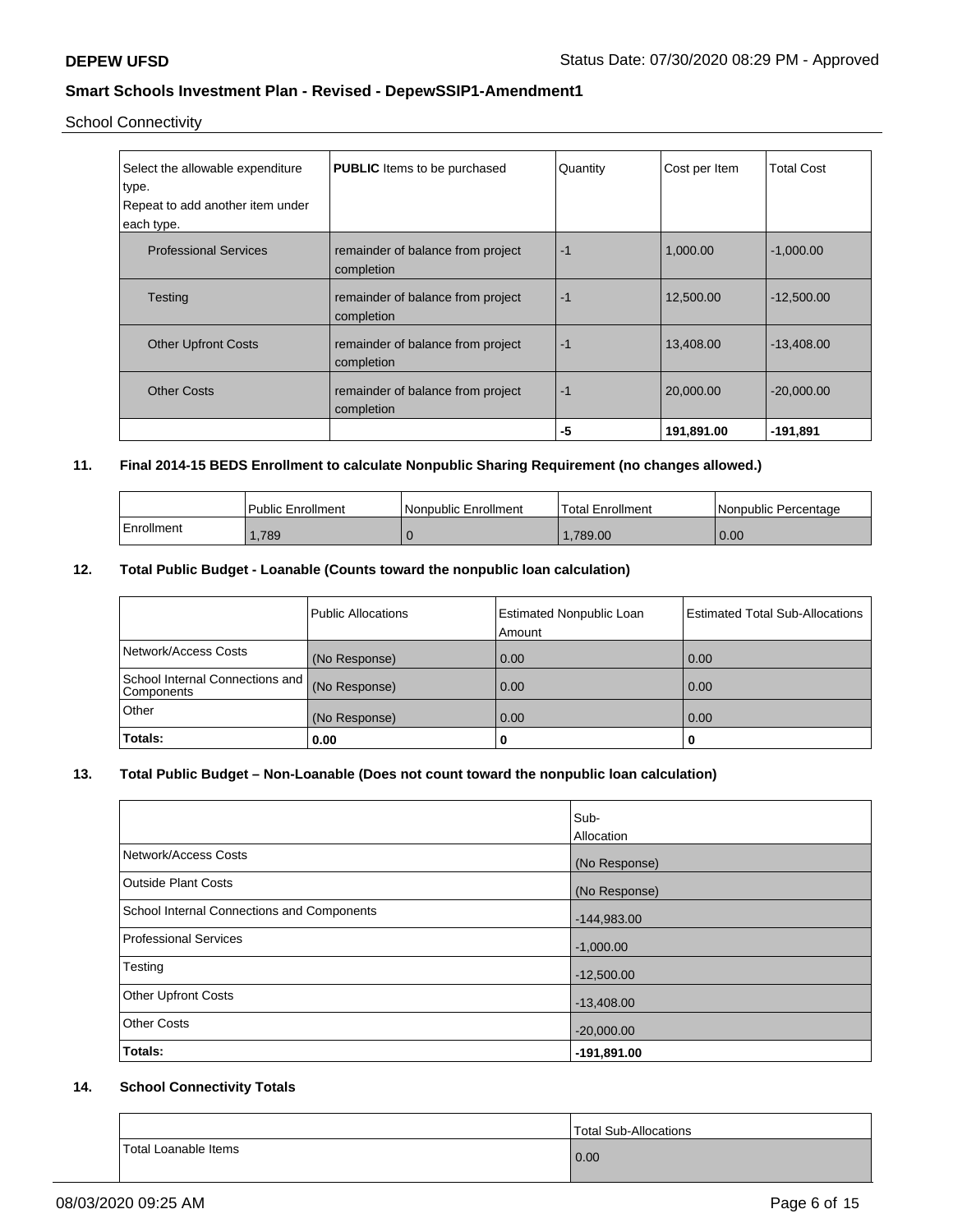School Connectivity

|                          | Total Sub-Allocations |
|--------------------------|-----------------------|
| Total Non-Ioanable Items | $-191,891.00$         |
| Totals:                  | $-191,891$            |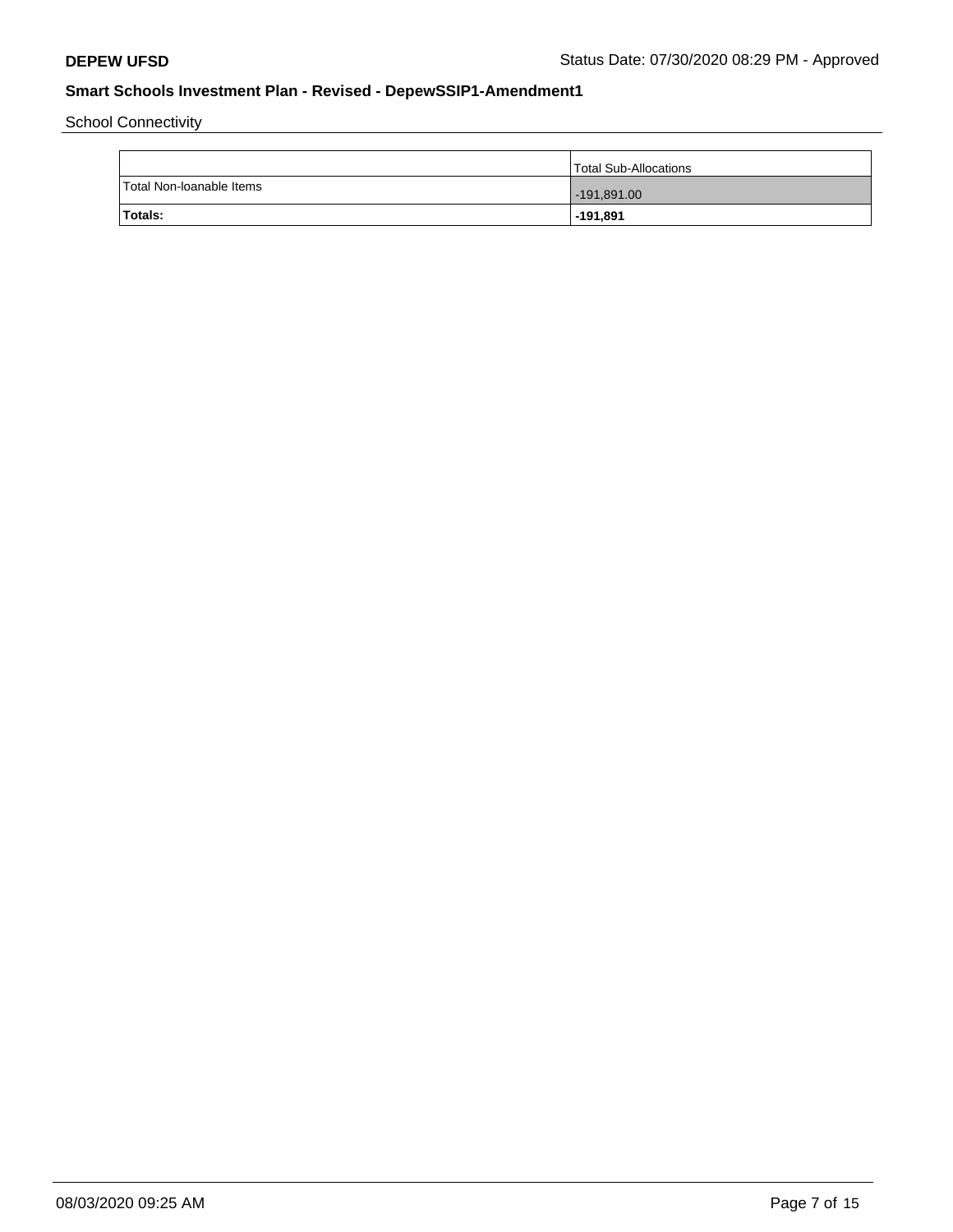Community Connectivity (Broadband and Wireless)

**1. Describe how you intend to use Smart Schools Bond Act funds for high-speed broadband and/or wireless connectivity projects in the community.**

(No Response)

**2. Please describe how the proposed project(s) will promote student achievement and increase student and/or staff access to the Internet in a manner that enhances student learning and/or instruction outside of the school day and/or school building.**

(No Response)

**3. Community connectivity projects must comply with all the necessary local building codes and regulations (building and related permits are not required prior to plan submission).**

 $\Box$  I certify that we will comply with all the necessary local building codes and regulations.

**4. Please describe the physical location of the proposed investment.**

(No Response)

**5. Please provide the initial list of partners participating in the Community Connectivity Broadband Project, along with their Federal Tax Identification (Employer Identification) number.**

| <b>Project Partners</b> | Federal ID#   |
|-------------------------|---------------|
| (No Response)           | (No Response) |

**6. Please detail the type, quantity, per unit cost and total cost of the eligible items under each sub-category.**

| Select the allowable expenditure | Item to be purchased | Quantity      | Cost per Item | <b>Total Cost</b> |
|----------------------------------|----------------------|---------------|---------------|-------------------|
| type.                            |                      |               |               |                   |
| Repeat to add another item under |                      |               |               |                   |
| each type.                       |                      |               |               |                   |
| (No Response)                    | (No Response)        | (No Response) | (No Response) | 0.00              |
|                                  |                      | o             | 0.00          |                   |

**7. If you are submitting an allocation for Community Connectivity, complete this table.**

**Note that the calculated Total at the bottom of the table must equal the Total allocation for this category that you entered in the SSIP Overview overall budget.**

|                                    | Sub-Allocation |
|------------------------------------|----------------|
| Network/Access Costs               | (No Response)  |
| Outside Plant Costs                | (No Response)  |
| <b>Tower Costs</b>                 | (No Response)  |
| <b>Customer Premises Equipment</b> | (No Response)  |
| <b>Professional Services</b>       | (No Response)  |
| Testing                            | (No Response)  |
| <b>Other Upfront Costs</b>         | (No Response)  |
| <b>Other Costs</b>                 | (No Response)  |
| Totals:                            | 0.00           |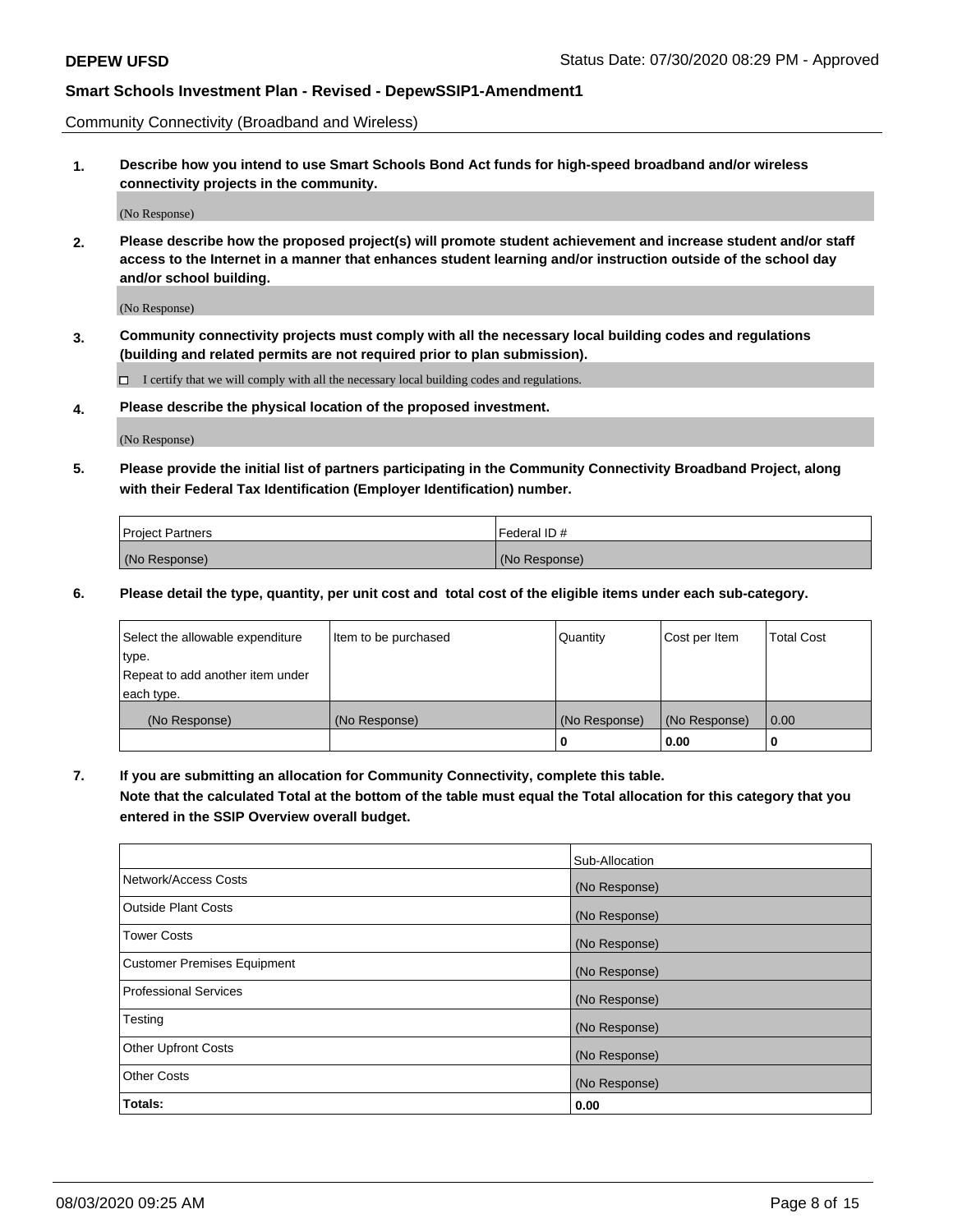## Classroom Learning Technology

**1. In order for students and faculty to receive the maximum benefit from the technology made available under the Smart Schools Bond Act, their school buildings must possess sufficient connectivity infrastructure to ensure that devices can be used during the school day. Smart Schools Investment Plans must demonstrate that sufficient infrastructure that meets the Federal Communications Commission's 100 Mbps per 1,000 students standard currently exists in the buildings where new devices will be deployed, or is a planned use of a portion of Smart Schools Bond Act funds, or is under development through another funding source. Smart Schools Bond Act funds used for technology infrastructure or classroom technology investments must increase the number of school buildings that meet or exceed the minimum speed standard of 100 Mbps per 1,000 students and staff within 12 months. This standard may be met on either a contracted 24/7 firm service or a "burstable" capability. If the standard is met under the burstable criteria, it must be:**

**1. Specifically codified in a service contract with a provider, and**

**2. Guaranteed to be available to all students and devices as needed, particularly during periods of high demand, such as computer-based testing (CBT) periods.**

**Please describe how your district already meets or is planning to meet this standard within 12 months of plan submission.**

(No Response)

- **1a. If a district believes that it will be impossible to meet this standard within 12 months, it may apply for a waiver of this requirement, as described on the Smart Schools website. The waiver must be filed and approved by SED prior to submitting this survey.**
	- By checking this box, you are certifying that the school district has an approved waiver of this requirement on file with the New York State Education Department.
- **2. Connectivity Speed Calculator (Required). If the district currently meets the required speed, enter "Currently Met" in the last box: Expected Date When Required Speed Will be Met.**

|                  | l Number of     | Required Speed | Current Speed in | <b>Expected Speed</b> | <b>Expected Date</b>                |
|------------------|-----------------|----------------|------------------|-----------------------|-------------------------------------|
|                  | <b>Students</b> | l in Mbps      | l Mbps           | to be Attained        | When Required                       |
|                  |                 |                |                  |                       | Within 12 Months  Speed Will be Met |
| Calculated Speed | (No Response)   | 0.00           | (No Response)    | l (No Response)       | (No Response)                       |

**3. If the district wishes to have students and staff access the Internet from wireless devices within the school building, or in close proximity to it, it must first ensure that it has a robust Wi-Fi network in place that has sufficient bandwidth to meet user demand.**

**Please describe how you have quantified this demand and how you plan to meet this demand.**

(No Response)

**4. All New York State public school districts are required to complete and submit an Instructional Technology Plan survey to the New York State Education Department in compliance with Section 753 of the Education Law and per Part 100.12 of the Commissioner's Regulations.**

**Districts that include educational technology purchases as part of their Smart Schools Investment Plan must have a submitted and approved Instructional Technology Plan survey on file with the New York State Education Department.**

By checking this box, you are certifying that the school district has an approved Instructional Technology Plan survey on file with the New York State Education Department.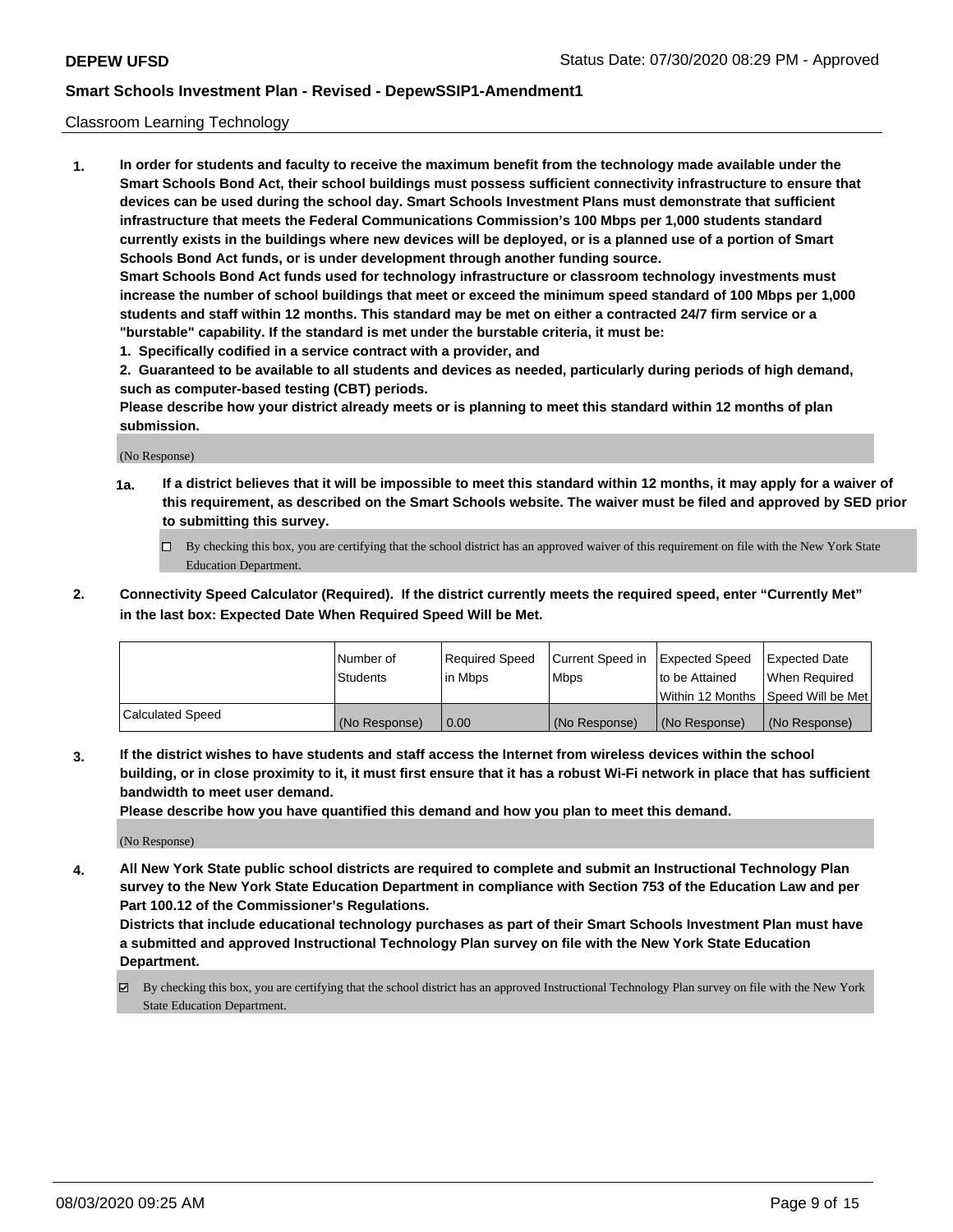### Classroom Learning Technology

**5. Describe the devices you intend to purchase and their compatibility with existing or planned platforms or systems. Specifically address the adequacy of each facility's electrical, HVAC and other infrastructure necessary to install and support the operation of the planned technology.**

Depew UFSD is requesting an amendment to DepewSSIP1 - Classroom Learning Technology. We are amending our plan to reflect reductions for the following items and an increase in cost for another item.

Laptop Computers: We intend on purchasing 800 Dell Chromebook 11 3100 at \$272 Each

Other Costs: Google Chrome OS - we will need 800 Chrome OS licenses at \$24 each

Tablet computers: The district had purchased iPads and had gone over the allocated amount. We are requesting to allocate \$42,440 to cover those purchases.

Depew UFSD has Standardized on Chromebooks for students in grades 3-12 and intends on moving forward in this direction.

### **6. Describe how the proposed technology purchases will:**

- **> enhance differentiated instruction;**
- **> expand student learning inside and outside the classroom;**
- **> benefit students with disabilities and English language learners; and**
- **> contribute to the reduction of other learning gaps that have been identified within the district.**

**The expectation is that districts will place a priority on addressing the needs of students who struggle to succeed in a rigorous curriculum. Responses in this section should specifically address this concern and align with the district's Instructional Technology Plan (in particular Question 2 of E. Curriculum and Instruction: "Does the district's instructional technology plan address the needs of students with disabilities to ensure equitable access to instruction, materials and assessments?" and Question 3 of the same section: "Does the district's instructional technology plan address the provision of assistive technology specifically for students with disabilities to ensure access to and participation in the general curriculum?")**

**In addition, describe how the district ensures equitable access to instruction, materials and assessments and participation in the general curriculum for both SWD and English Language Learners/Multilingual Learners (ELL/MLL) students.**

(No Response)

**7. Where appropriate, describe how the proposed technology purchases will enhance ongoing communication with parents and other stakeholders and help the district facilitate technology-based regional partnerships, including distance learning and other efforts.**

(No Response)

**8. Describe the district's plan to provide professional development to ensure that administrators, teachers and staff can employ the technology purchased to enhance instruction successfully.**

**Note: This response should be aligned and expanded upon in accordance with your district's response to Question 1 of F. Professional Development of your Instructional Technology Plan: "Please provide a summary of professional development offered to teachers and staff, for the time period covered by this plan, to support technology to enhance teaching and learning. Please include topics, audience and method of delivery within your summary."**

(No Response)

**9. Districts must contact one of the SUNY/CUNY teacher preparation programs listed on the document on the left side of the page that supplies the largest number of the district's new teachers to request advice on innovative uses and best practices at the intersection of pedagogy and educational technology.**

 $\boxtimes$  By checking this box, you certify that you have contacted the SUNY/CUNY teacher preparation program that supplies the largest number of your new teachers to request advice on these issues.

### **9a. Please enter the name of the SUNY or CUNY Institution that you contacted.**

Buffalo State College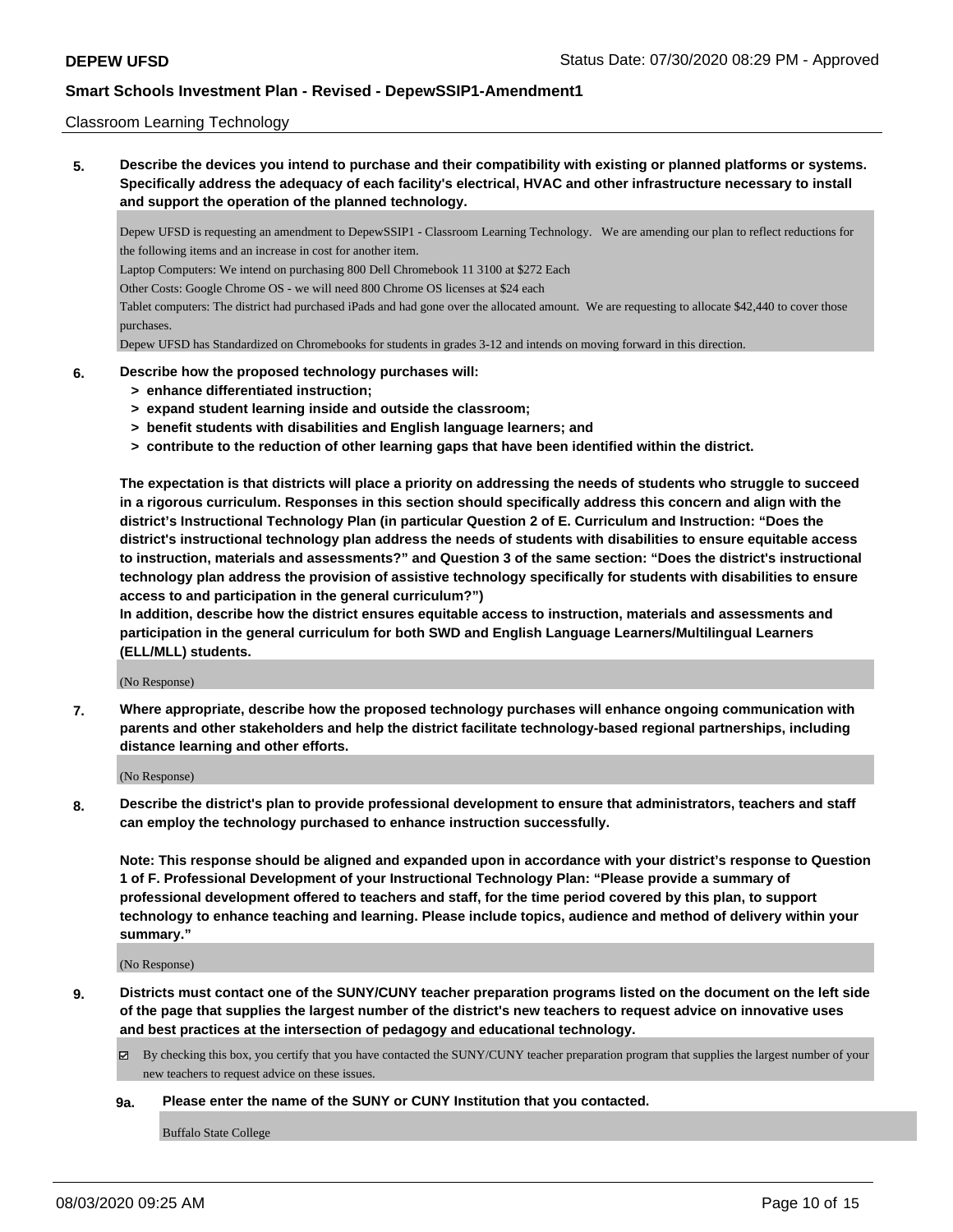Classroom Learning Technology

**9b. Enter the primary Institution phone number.**

716-878-4214

**9c. Enter the name of the contact person with whom you consulted and/or will be collaborating with on innovative uses of technology and best practices.**

Wendy A. Paterson, PhD., Dean of the School of Education

**10. To ensure the sustainability of technology purchases made with Smart Schools funds, districts must demonstrate a long-term plan to maintain and replace technology purchases supported by Smart Schools Bond Act funds. This sustainability plan shall demonstrate a district's capacity to support recurring costs of use that are ineligible for Smart Schools Bond Act funding such as device maintenance, technical support, Internet and wireless fees, maintenance of hotspots, staff professional development, building maintenance and the replacement of incidental items. Further, such a sustainability plan shall include a long-term plan for the replacement of purchased devices and equipment at the end of their useful life with other funding sources.**

By checking this box, you certify that the district has a sustainability plan as described above.

**11. Districts must ensure that devices purchased with Smart Schools Bond funds will be distributed, prepared for use, maintained and supported appropriately. Districts must maintain detailed device inventories in accordance with generally accepted accounting principles.**

By checking this box, you certify that the district has a distribution and inventory management plan and system in place.

**12. Please detail the type, quantity, per unit cost and total cost of the eligible items under each sub-category.**

| Select the allowable expenditure | Item to be Purchased          | Quantity | Cost per Item | <b>Total Cost</b> |
|----------------------------------|-------------------------------|----------|---------------|-------------------|
| type.                            |                               |          |               |                   |
| Repeat to add another item under |                               |          |               |                   |
| each type.                       |                               |          |               |                   |
| <b>Laptop Computers</b>          | Dell Chromebook 11 3100       | 800      | 272.00        | 217,600.00        |
| <b>Other Costs</b>               | Google Chrome OS License      | 800      | 24.00         | 19,200.00         |
| <b>Desktop Computers</b>         | <b>Desktop Computers</b>      | $-1$     | 1.975.00      | $-1,975.00$       |
| <b>Laptop Computers</b>          | <b>Laptop Computers</b>       | $-1$     | 3,175.00      | $-3,175.00$       |
| <b>Other Costs</b>               | Projectors                    | $-1$     | 81,354.00     | $-81,354.00$      |
| <b>Tablet Computers</b>          | Overage from 10 pack of iPads | 10       | 4.244.00      | 42,440,00         |
|                                  | purchase previously           |          |               |                   |
|                                  |                               | 1,607    | 91,044.00     | 192,736           |

## **13. Final 2014-15 BEDS Enrollment to calculate Nonpublic Sharing Requirement (no changes allowed.)**

|            | <b>Public Enrollment</b> | Nonpublic Enrollment | <b>Total Enrollment</b> | Nonpublic<br>l Percentage |
|------------|--------------------------|----------------------|-------------------------|---------------------------|
| Enrollment | .789                     |                      | 1,789.00                | 0.00                      |

## **14. If you are submitting an allocation for Classroom Learning Technology complete this table.**

|                         | Public School Sub-Allocation | Estimated Nonpublic Loan<br>l Amount<br>(Based on Percentage Above) | <b>Estimated Total Public and</b><br>Nonpublic Sub-Allocation |
|-------------------------|------------------------------|---------------------------------------------------------------------|---------------------------------------------------------------|
| Interactive Whiteboards | 0.00                         | 0.00                                                                | 0.00                                                          |
| Computer Servers        | 0.00                         | 0.00                                                                | 0.00                                                          |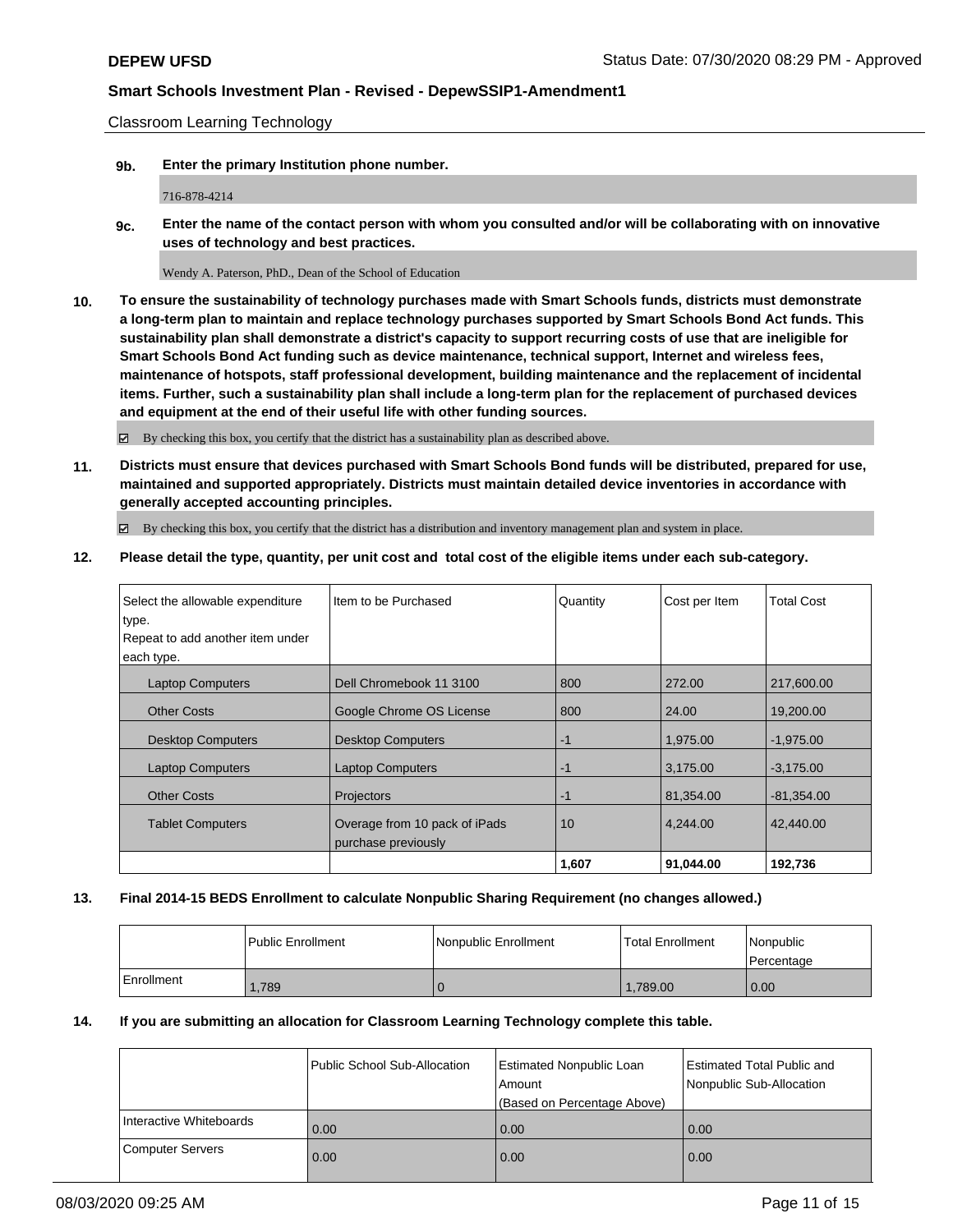Classroom Learning Technology

|                          | Public School Sub-Allocation | <b>Estimated Nonpublic Loan</b><br>Amount<br>(Based on Percentage Above) | <b>Estimated Total Public and</b><br>Nonpublic Sub-Allocation |
|--------------------------|------------------------------|--------------------------------------------------------------------------|---------------------------------------------------------------|
| <b>Desktop Computers</b> | $-1,975.00$                  | $-0.00$                                                                  | $-1,975.00$                                                   |
| <b>Laptop Computers</b>  | 214,425.00                   | 0.00                                                                     | 214,425.00                                                    |
| <b>Tablet Computers</b>  | 42,440.00                    | 0.00                                                                     | 42,440.00                                                     |
| <b>Other Costs</b>       | $-62,154.00$                 | $-0.00$                                                                  | $-62,154.00$                                                  |
| Totals:                  | 192,736.00                   | 0                                                                        | 192,736                                                       |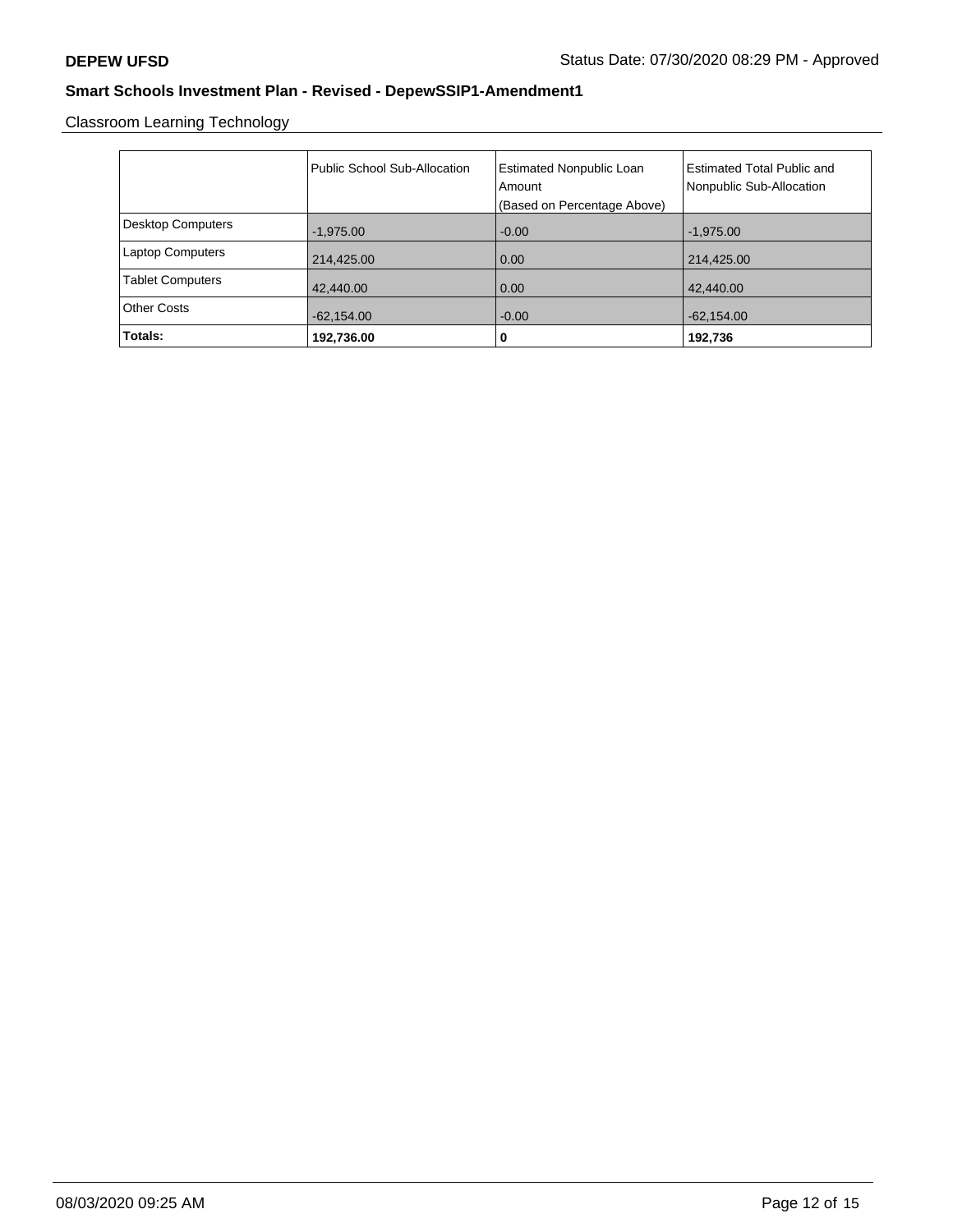### Pre-Kindergarten Classrooms

**1. Provide information regarding how and where the district is currently serving pre-kindergarten students and justify the need for additional space with enrollment projections over 3 years.**

(No Response)

- **2. Describe the district's plan to construct, enhance or modernize education facilities to accommodate prekindergarten programs. Such plans must include:**
	- **Specific descriptions of what the district intends to do to each space;**
	- **An affirmation that new pre-kindergarten classrooms will contain a minimum of 900 square feet per classroom;**
	- **The number of classrooms involved;**
	- **The approximate construction costs per classroom; and**
	- **Confirmation that the space is district-owned or has a long-term lease that exceeds the probable useful life of the improvements.**

(No Response)

**3. Smart Schools Bond Act funds may only be used for capital construction costs. Describe the type and amount of additional funds that will be required to support ineligible ongoing costs (e.g. instruction, supplies) associated with any additional pre-kindergarten classrooms that the district plans to add.**

(No Response)

**4. All plans and specifications for the erection, repair, enlargement or remodeling of school buildings in any public school district in the State must be reviewed and approved by the Commissioner. Districts that plan capital projects using their Smart Schools Bond Act funds will undergo a Preliminary Review Process by the Office of Facilities Planning.**

**Please indicate on a separate row each project number given to you by the Office of Facilities Planning.**

| Project Number |  |
|----------------|--|
| (No Response)  |  |
|                |  |

**5. Please detail the type, quantity, per unit cost and total cost of the eligible items under each sub-category.**

| Select the allowable expenditure | Item to be purchased | Quantity      | Cost per Item | <b>Total Cost</b> |
|----------------------------------|----------------------|---------------|---------------|-------------------|
| type.                            |                      |               |               |                   |
| Repeat to add another item under |                      |               |               |                   |
| each type.                       |                      |               |               |                   |
| (No Response)                    | (No Response)        | (No Response) | (No Response) | 0.00              |
|                                  |                      | υ             | 0.00          |                   |

**6. If you have made an allocation for Pre-Kindergarten Classrooms, complete this table. Note that the calculated Total at the bottom of the table must equal the Total allocation for this category that you entered in the SSIP Overview overall budget.**

|                                          | Sub-Allocation |
|------------------------------------------|----------------|
| Construct Pre-K Classrooms               | (No Response)  |
| Enhance/Modernize Educational Facilities | (No Response)  |
| <b>Other Costs</b>                       | (No Response)  |
| Totals:                                  | 0.00           |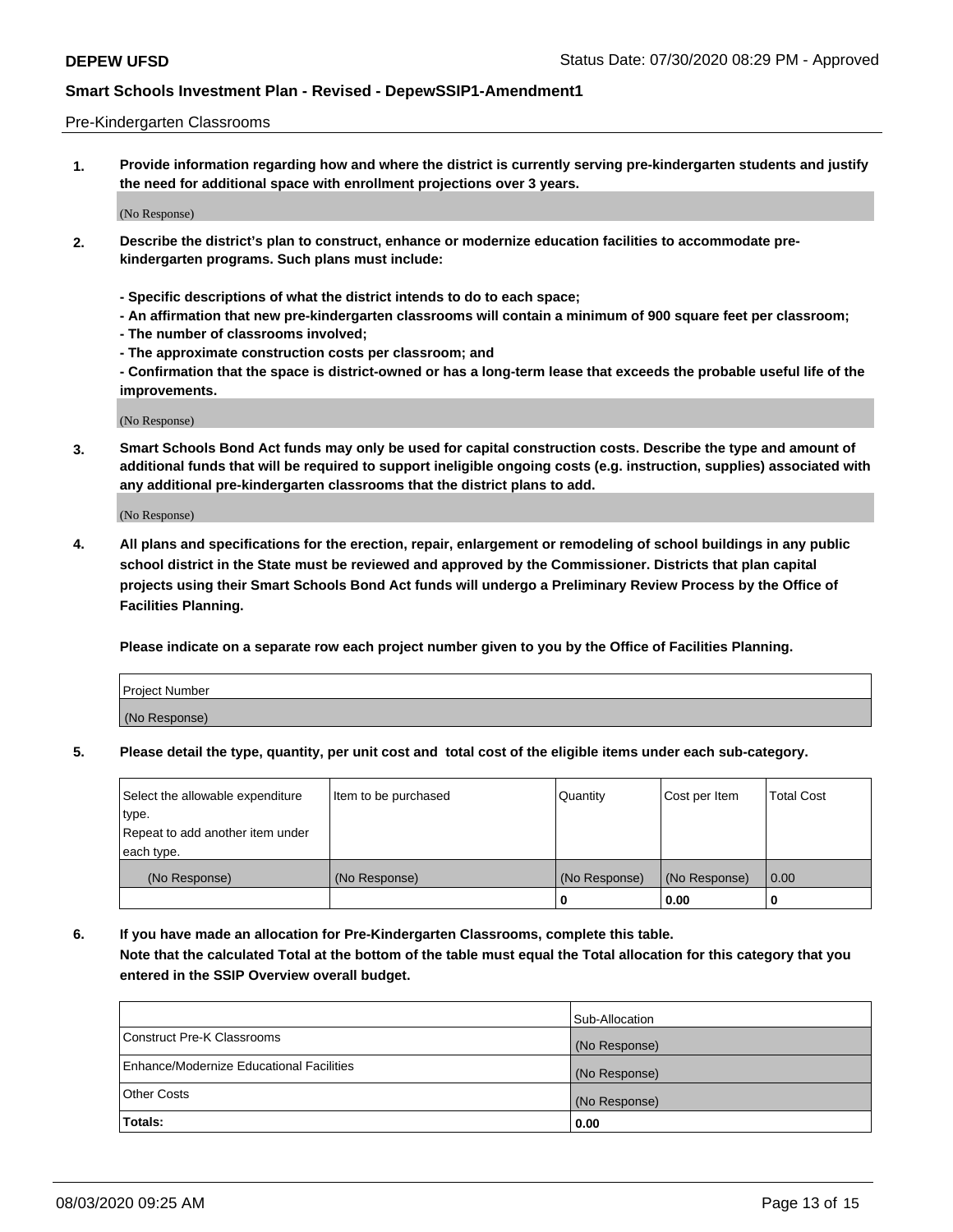Replace Transportable Classrooms

**1. Describe the district's plan to construct, enhance or modernize education facilities to provide high-quality instructional space by replacing transportable classrooms.**

(No Response)

**2. All plans and specifications for the erection, repair, enlargement or remodeling of school buildings in any public school district in the State must be reviewed and approved by the Commissioner. Districts that plan capital projects using their Smart Schools Bond Act funds will undergo a Preliminary Review Process by the Office of Facilities Planning.**

**Please indicate on a separate row each project number given to you by the Office of Facilities Planning.**

| Project Number |  |
|----------------|--|
|                |  |
|                |  |
|                |  |
| (No Response)  |  |
|                |  |
|                |  |

**3. For large projects that seek to blend Smart Schools Bond Act dollars with other funds, please note that Smart Schools Bond Act funds can be allocated on a pro rata basis depending on the number of new classrooms built that directly replace transportable classroom units.**

**If a district seeks to blend Smart Schools Bond Act dollars with other funds describe below what other funds are being used and what portion of the money will be Smart Schools Bond Act funds.**

(No Response)

**4. Please detail the type, quantity, per unit cost and total cost of the eligible items under each sub-category.**

| Select the allowable expenditure | Item to be purchased | Quantity      | Cost per Item | Total Cost |
|----------------------------------|----------------------|---------------|---------------|------------|
| ∣type.                           |                      |               |               |            |
| Repeat to add another item under |                      |               |               |            |
| each type.                       |                      |               |               |            |
| (No Response)                    | (No Response)        | (No Response) | (No Response) | 0.00       |
|                                  |                      | u             | 0.00          |            |

**5. If you have made an allocation for Replace Transportable Classrooms, complete this table. Note that the calculated Total at the bottom of the table must equal the Total allocation for this category that you entered in the SSIP Overview overall budget.**

|                                                | Sub-Allocation |
|------------------------------------------------|----------------|
| Construct New Instructional Space              | (No Response)  |
| Enhance/Modernize Existing Instructional Space | (No Response)  |
| Other Costs                                    | (No Response)  |
| Totals:                                        | 0.00           |